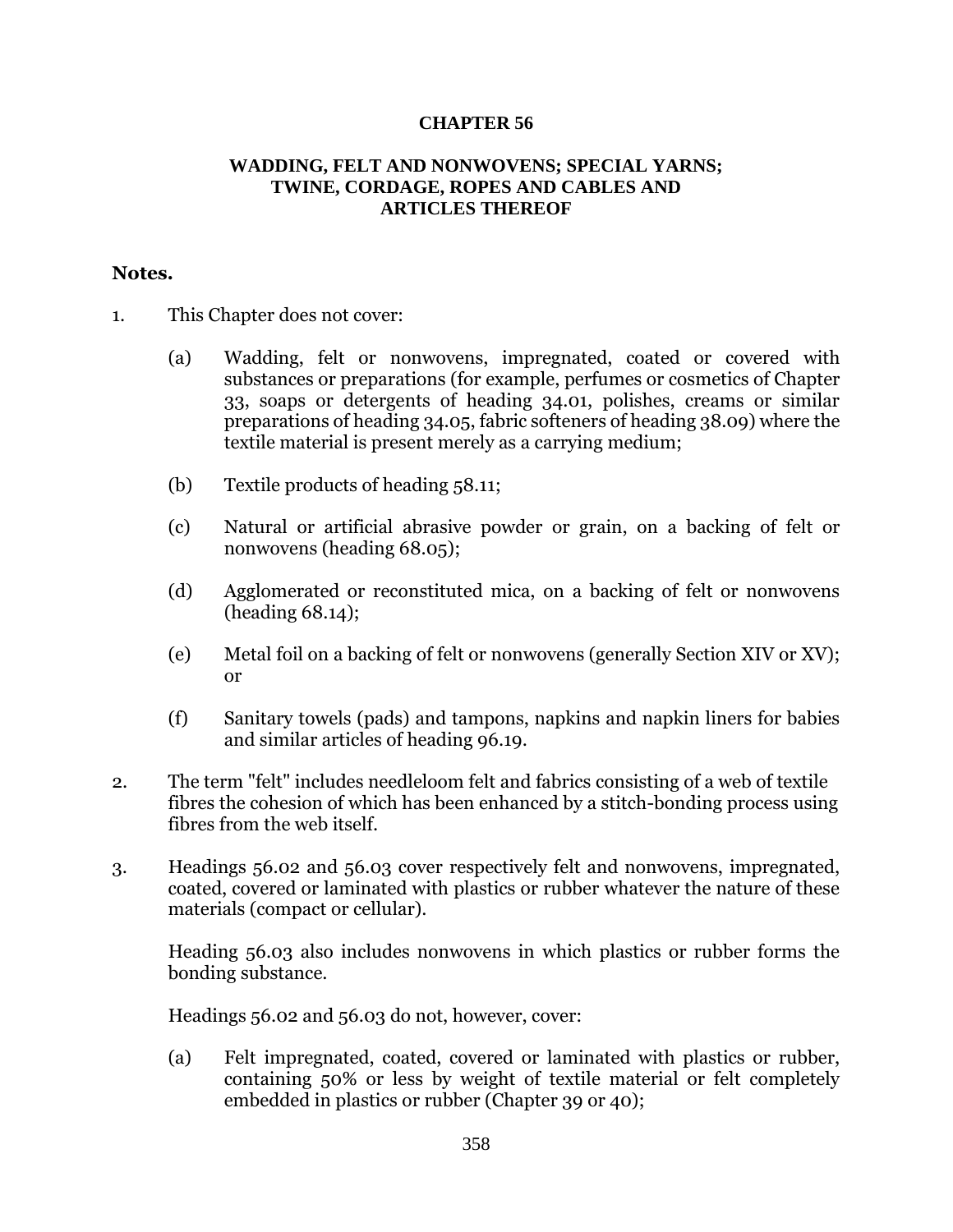- (b) Nonwovens, either completely embedded in plastics or rubber, or entirely coated or covered on both sides with such materials, provided that such coating or covering can be seen with the naked eye with no account being taken of any resulting change of colour (Chapter 39 or 40); or
- (c) Plates, sheets or strip of cellular plastics or cellular rubber combined with felt or nonwovens, where the textile material is present merely for reinforcing purposes (Chapter 39 or 40).
- 4. Heading 56.04 does not cover textile yarn, or strip or the like of heading 54.04 or 54.05, in which the impregnation, coating or covering cannot be seen with the naked eye (usually Chapters 50 to 55); for the purpose of this provision, no account should be taken of any resulting change of colour.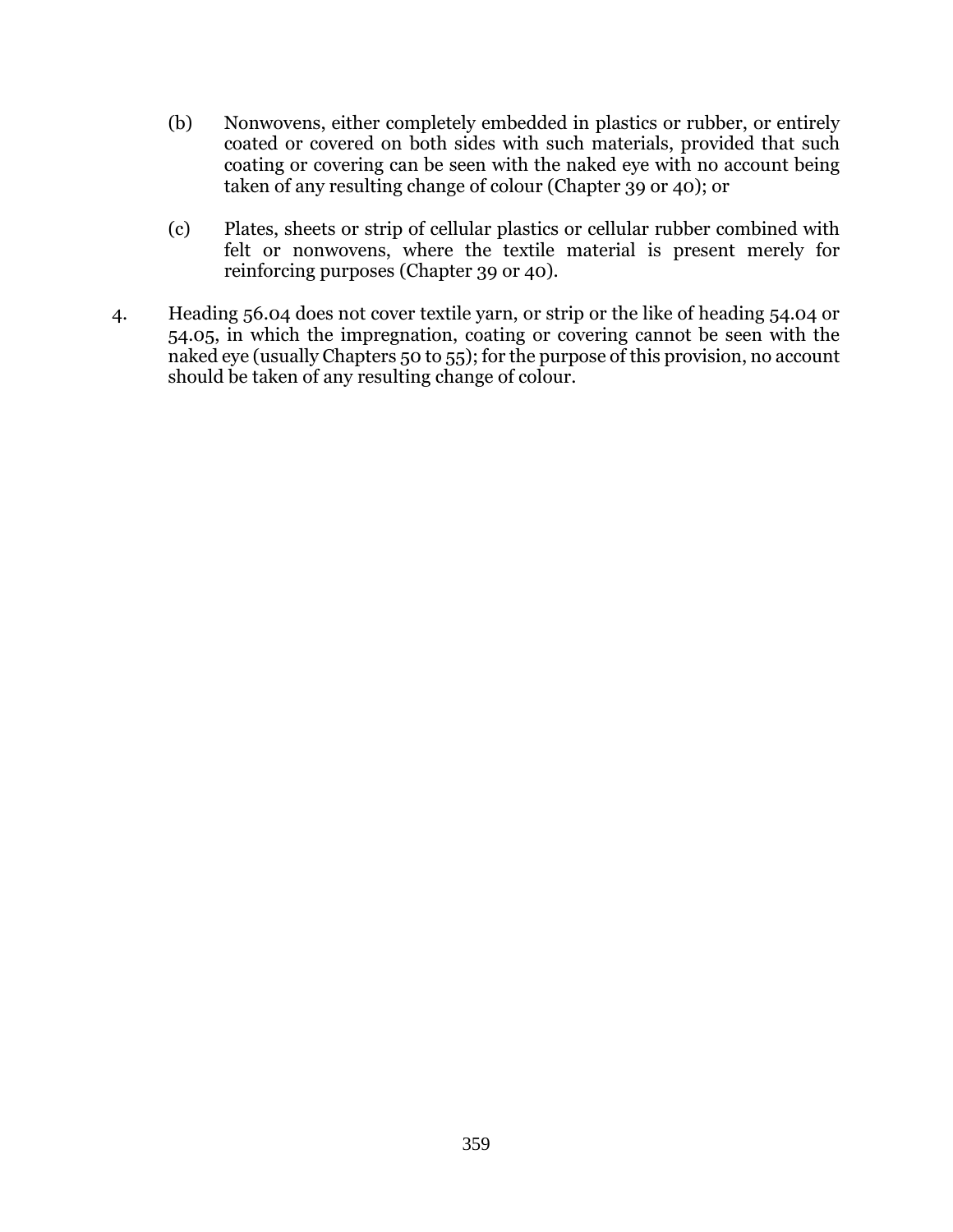| <b>HS</b> | <b>CET</b>     | PR1 | <b>DESCRIPTION OF GOODS</b>                                                                                                                | <b>DUTY</b><br><b>RATE</b> | <b>UNIT</b> | SITC<br><b>REV4</b> |
|-----------|----------------|-----|--------------------------------------------------------------------------------------------------------------------------------------------|----------------------------|-------------|---------------------|
| 56.01     |                |     | Wadding of textile materials and articles thereof;<br>textile fibres, not exceeding 5 mm in length (flock),<br>textile dust and mill neps. |                            |             |                     |
| 5601.20   | 00             |     | - Wadding of textile materials and articles thereof:                                                                                       |                            |             |                     |
| 5601.21   | 00             |     | $\overline{-}$ - Of cotton:                                                                                                                |                            |             |                     |
| 5601.21   | 10             |     | --- Wadding for use in the manufacture of sanitary<br>towels and tampons                                                                   | Free                       | $kg\&m3$    | 657.714             |
| 5601.21   | 20             |     | --- Rolls of wadding for cigarette filter tips                                                                                             | Free                       | $kg\&m3$    | 657.715             |
| 5601.21   | 30             |     | --- Articles of wadding                                                                                                                    | 20%                        | $kg\&m3$    | 657.716             |
| 5601.21   | 90             |     | $--$ Other                                                                                                                                 | Free                       | $kg\&m3$    | 657.717             |
| 5601.22   | 0 <sub>0</sub> |     | - - Of man-made fibres:                                                                                                                    |                            |             |                     |
| 5601.22   | 10             |     | --- Wadding for use in the manufacture of sanitary<br>towels and tampons                                                                   | Free                       | $kg\&m^3$   | 657.718             |
| 5601.22   | 20             |     | --- Rolls of wadding for cigarette filter tips                                                                                             | Free                       | $kg\&m3$    | 657.7191            |
| 5601.22   | 30             |     | --- Articles of wadding                                                                                                                    | 20%                        | $kg\&m3$    | 657.7192            |
| 5601.22   | 90             |     | $--$ Other                                                                                                                                 | Free                       | $kg\&m3$    | 657.7193            |
| 5601.29   | 00             |     | - - Other:                                                                                                                                 |                            |             |                     |
| 5601.29   | 10             |     | --- Wadding for use in the manufacture of sanitary<br>towels and tampons                                                                   | Free                       | $kg\&m3$    | 657.7194            |
| 5601.29   | 20             |     | --- Rolls of wadding for cigarette filter tips                                                                                             | Free                       | $kg\&m3$    | 657.7195            |
| 5601.29   | 30             |     | --- Articles of wadding                                                                                                                    | 20%                        | $kg\&m3$    | 657.7196            |
| 5601.29   | 90             |     | $--$ Other                                                                                                                                 | Free                       | $kg\&m3$    | 657.7197            |
| 5601.30   | 00             |     | - Textile flock and dust and mill neps                                                                                                     | Free                       | $kg\&m3$    | 657.7198            |
| 56.02     |                |     | Felt, whether or not impregnated, coated, covered<br>or laminated.                                                                         |                            |             |                     |
| 5602.10   | $00\,$         |     | - Needleloom felt and stitch-bonded fibre fabrics                                                                                          | 5%                         | $kg\&m^3$   | 657.11              |
| 5602.20   | 20             |     | - Other felt, not impregnated, coated, covered or<br>laminated:                                                                            |                            |             |                     |
| 5602.21   | $00\,$         |     | - - Of wool or fine animal hair                                                                                                            | 5%                         | $kg\&m3$    | 657.121             |
| 5602.29   | $00\,$         |     | - - Of other textile materials                                                                                                             | 5%                         | $kg\&m3$    | 657.129             |
| 5602.90   | $00\,$         |     | - Other                                                                                                                                    | 5%                         | $kg\&m3$    | 657.19              |
| 56.03     |                |     | Nonwovens, whether or not impregnated, coated,<br>covered or laminated.                                                                    |                            |             |                     |
| 5603.10   | 00             |     | - Of man-made filaments:                                                                                                                   |                            |             |                     |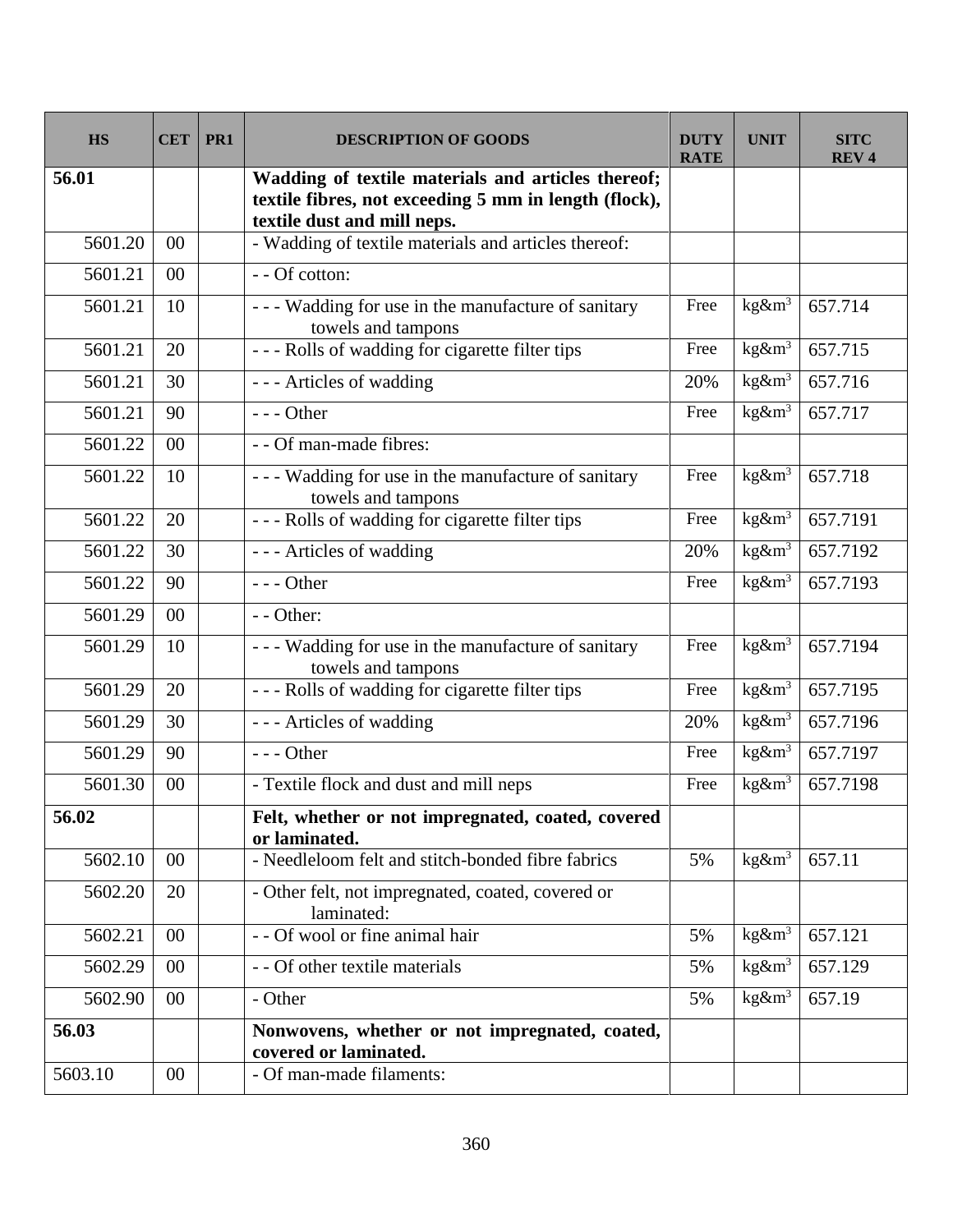| <b>HS</b> | <b>CET</b> | PR1 | <b>DESCRIPTION OF GOODS</b>                                                                                                                                                                                  | <b>DUTY</b><br><b>RATE</b> | <b>UNIT</b> | <b>SITC</b><br><b>REV4</b> |
|-----------|------------|-----|--------------------------------------------------------------------------------------------------------------------------------------------------------------------------------------------------------------|----------------------------|-------------|----------------------------|
| 5603.11   | $00\,$     |     | - - Weighing not more than 25 $g/m^2$                                                                                                                                                                        | 5%                         | $kg\&m3$    | 657.21                     |
| 5603.12   | 00         |     | - - Weighing more than $25$ g/m <sup>2</sup> but not more than 70<br>$g/m^2$                                                                                                                                 | 5%                         | $kg\&m3$    | 657.22                     |
| 5603.13   | 00         |     | - Weighing more than 70 $g/m^2$ but not more than 150<br>$g/m^2$                                                                                                                                             | 5%                         | $kg\&m3$    | 657.23                     |
| 5603.14   | $00\,$     |     | - - Weighing more than 150 $g/m^2$                                                                                                                                                                           | 5%                         | $kg\&m3$    | 657.24                     |
| 5603.90   | 00         |     | - Other:                                                                                                                                                                                                     |                            |             |                            |
| 5603.91   | $00\,$     |     | - - Weighing not more than 25 $g/m^2$                                                                                                                                                                        | 5%                         | $kg\&m3$    | 657.25                     |
| 5603.92   | 00         |     | - - Weighing more than $25$ g/m <sup>2</sup> but not more than 70<br>$g/m^2$                                                                                                                                 | 5%                         | $kg\&m3$    | 657.26                     |
| 5603.93   | 00         |     | - - Weighing more than $70 g/m^2$ but not more than 150<br>$g/m^2$                                                                                                                                           | 5%                         | $kg\&m3$    | 657.27                     |
| 5603.94   | 00         |     | - - Weighing more than 150 $g/m^2$                                                                                                                                                                           | 5%                         | $kg\&m3$    | 657.28                     |
| 56.04     |            |     | Rubber thread and cord, textile covered; textile<br>yarn, and strip and the like of heading 54.04 or<br>54.05, impregnated, coated, covered or sheathed<br>with rubber or plastics.                          |                            |             |                            |
| 5604.10   | 00         |     | - Rubber thread and cord, textile covered                                                                                                                                                                    | Free                       | $kg\&m3$    | 657.81                     |
| 5604.90   | 00         |     | - Other                                                                                                                                                                                                      | Free                       | $kg\&m3$    | 657.89                     |
| 5605.00   | 00         |     | Metallised yarn, whether or not gimped, being<br>textile yarn, or strip or the like of heading 54.04 or<br>54.05, combined with metal in the form of thread,<br>strip or powder or covered with metal.       | Free                       | $kg\&m3$    | 651.91                     |
| 5606.00   | 00         |     | Gimped yarn, and strip and the like of heading<br>54.04 or 54.05, gimped (other than those of heading<br>56.05 and gimped horsehair yarn); chenille yarn<br>(including flock chenille yarn); loop wale-yarn. | Free                       | $kg\&m3$    | 656.31                     |
| 56.07     |            |     | Twine, cordage, ropes and cables, whether or not<br>plaited or braided and whether or not impregnated,<br>coated, covered or sheathed with rubber or plastics.                                               |                            |             |                            |
| 5607.20   | $00\,$     |     | - Of sisal or other textile fibres of the genus Agave:                                                                                                                                                       |                            |             |                            |
| 5607.21   | 00         |     | - - Binder or baler twine                                                                                                                                                                                    | 15%                        | $kg\&m3$    | 657.513                    |
| 5607.29   | 00         |     | - - Other:                                                                                                                                                                                                   |                            |             |                            |
| 5607.29   | 10         |     | - - - Other twine and ropes                                                                                                                                                                                  | 15%                        | $kg\&m3$    | 657.514                    |
| 5607.29   | 90         |     | $--- Other$                                                                                                                                                                                                  | 5%                         | $kg\&m3$    | 657.515                    |
| 5607.40   | 00         |     | - Of polyethylene or polypropylene:                                                                                                                                                                          |                            |             |                            |
| 5607.41   | $00\,$     |     | - - Binder or baler twine                                                                                                                                                                                    | 15%                        | $kg\&m3$    | 657.518                    |